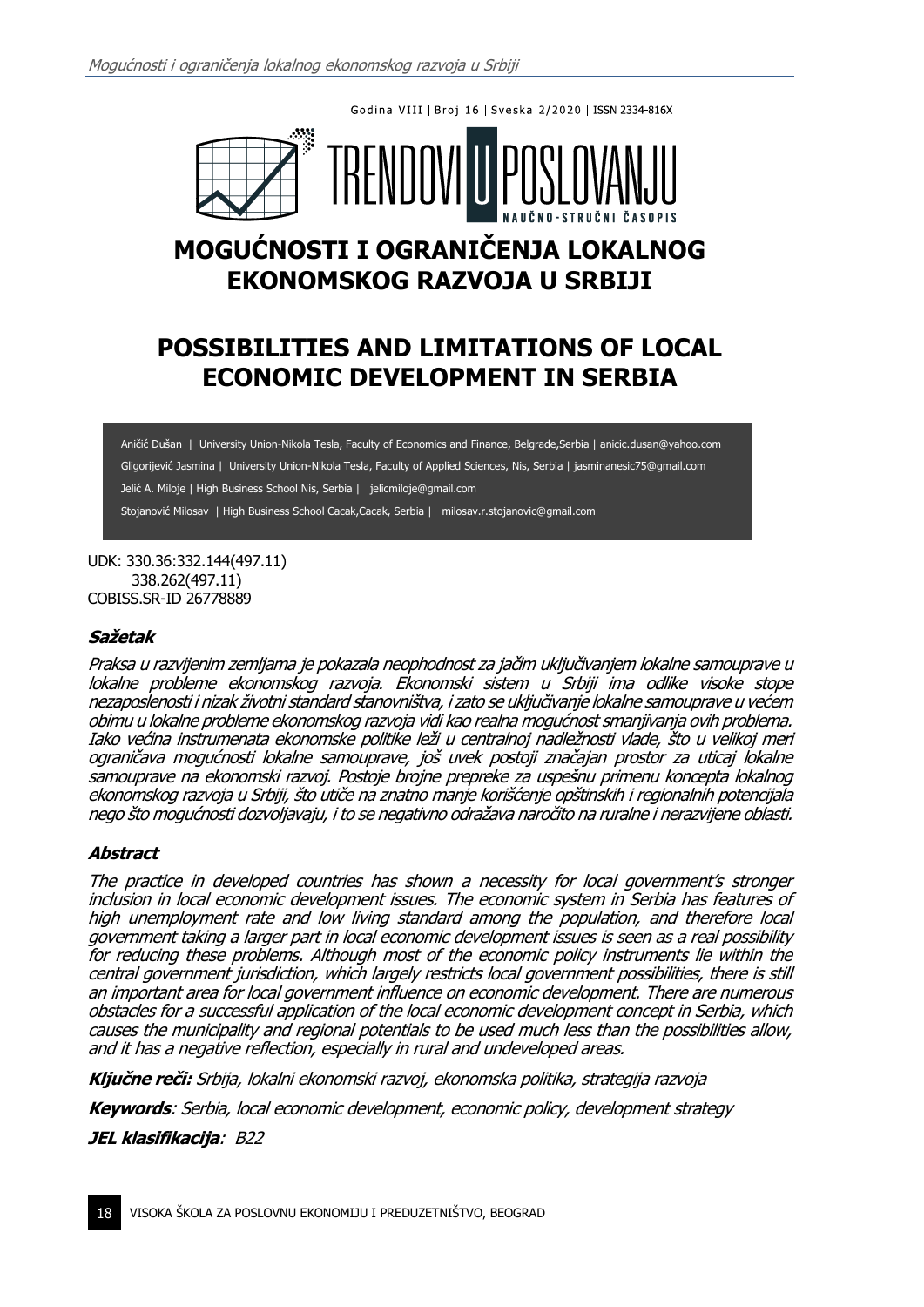# **1.Introduction**

Local economic development (LED) is most often considered as local economy growth capacity to create wealth for its population, improve the quality of life through the increase of employment, real earnings, personal property value, scope and quality of local government services, etc. The key contribution to local economic development comes from the creation policy of optimal infrastructure and regulatory environment in economic development, with the possibility of selective attraction of certain economic branches and activities, often through public-private partnerships. These tendencies are the result of the change in the structure of the world economy where industry loses its previous role in favour of service and high technology sectors. Local governments want to improve the quality of life for the whole local community, and strives for the planned, sustainable development which takes into account both social and ecological factors. The task of LED should be the creation of the acceptable workplaces and life quality improvement for the whole population, the poor and marginalised groups included.

In Serbia, there is a specially important question of local and central government relations concerning economic development issues. Most of the instruments of the economic policy are in central government jurisdiction, and some of them are economic regulation, monetary policy, tax and customs policies, borrowing abroad policy, education and health policies, etc. The government substantially influences the position of the complete economy with these measures, which greatly limits the local government possibilities. Also, the influence of state and local authorities on economic trends is increasingly reduced by the strong influence of globalization and market economy system. Despite the above mentioned, there is still an important area for local government influence on the economic development. Primarily, local governments possess important instruments for local development encouragement, for example in urban planning area, building land management, infrastructure quality, local fees and taxes, etc.

The objective of this paper is to point out the need for stronger local government engagement in local economic development issues, possibilities and elements influencing and encouraging this process, obstacles in the way of successful application of this concept in the economic environment in Serbia, which primarily shows a high unemployment rate and low standard of living among the population.

# **2.The concept of local economic development**

Local government is an important segment in the state when it comes to supporting the economy. The citizens expect the state authorities to use all capacities for reducing unemployment and life standard improvement, but they also expect the same from the local government. The treatment of the economic development as the priority for local governments is a characteristic in the most developed countries. Thus, for example, according to Furdell [1], the most important objective within local economic development is the increase in the number of employed people in the local government territory whereby comparative advantages such as location, workforce quality, ethnic composition, existing economic potentials, infrastructure connection and other should be maximally used. (Blakely and Bradshaw[2] consider that local development and an increase in employment will be more successful if initiated at local level.

The World bank determines the local economic development as a group of activities with the aim of building the local community capacities to improve its economic future as well as the quality of life for all [3].Our situation is quite different because of the high debt to the World Bank.According to the National bank of Serbia data, at the end of the first quarter of 2015, the banking sector in Serbia has expressed long open foreign exchange position in the amount of 14.1 billion dinars, while the foreign exchange risk at the level of 4.21%. Banks in Serbia do business with net long positions in euros (10.41 billion) have a net short position. The ten largest banks in Serbia by net balance sheet assets category, accounted for 76.2% of the total net assets of the banking sector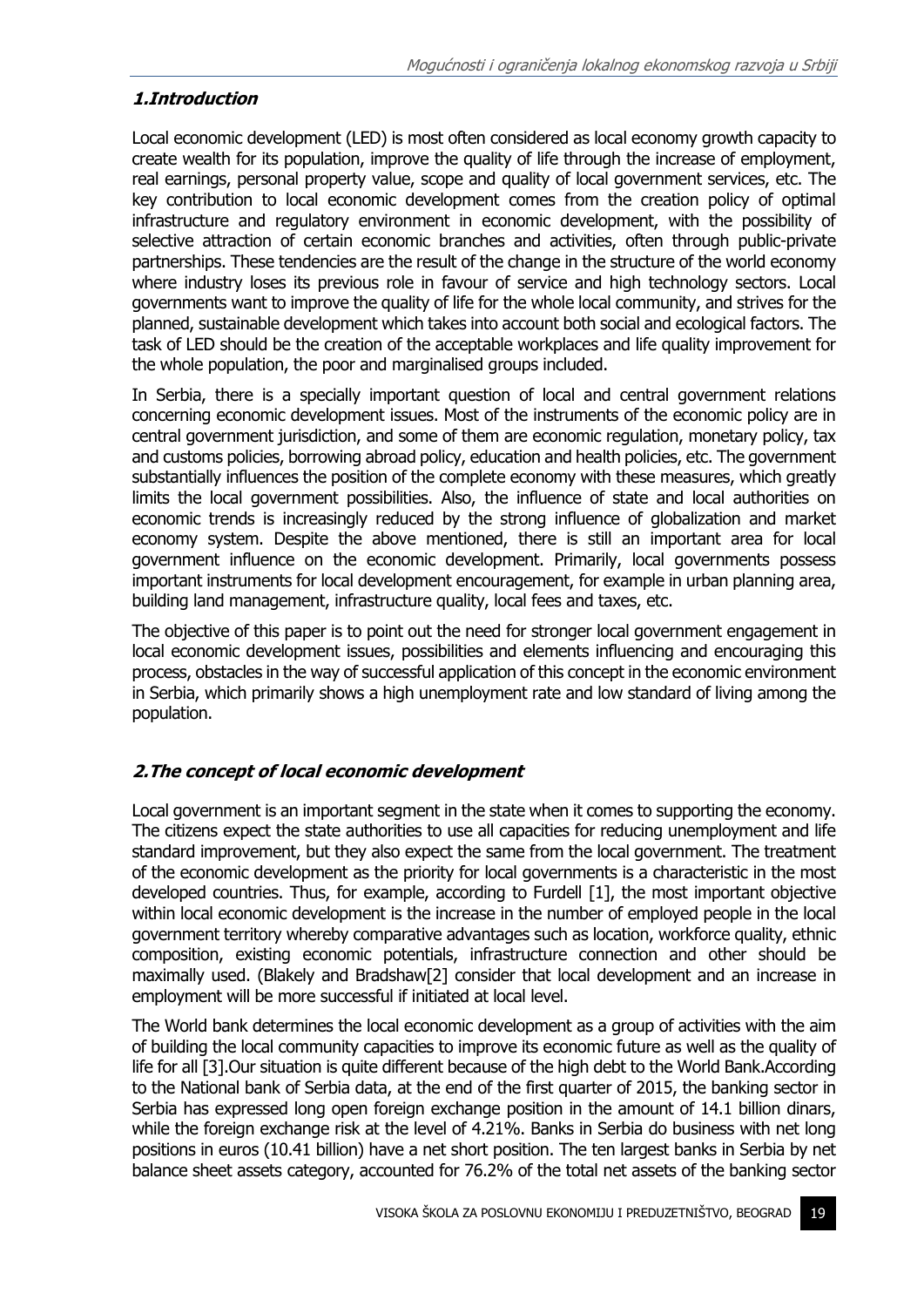in2015, with 75.5% and 78.0% in terms of total loans and total deposits of the banking sector. Banks criteria in terms of willingness to take risks are extremely high and the lack of quality demand is the main limiting factor for credit growth (especially in the economic sector).

In a similar way, [4] focus on the activities conducted in a certain region with the aim of achieving sustainable socioeconomic development. Bartik[5] defines the local economic development as an increase in local economy capacities for the welfare of the local population. According to Coulson [6] local economic development includes every intervention with the objective of strengthening local and regional cooperation, while for Čapkova [7] local economic development is a wide strategy through which the local actors and institutions try to use the local resources in the best way, with the purpose of keeping the existing and opening new workplaces, as well as increasing the range of activities. Numerous authors, in their papers, have significantly impacted on the encouragement of individuals and organizations which brought entrepreneurial and innovative spirit into the management in public sector [8].

Blakely and Bradshaw [2] put accent onto the management of local resources and partnership with private sector in order to increase the participation of private investments in public jobs' projects. These understandings of local economic development point out that it is one continuous process which requires cooperation of local subjects in order to increase its efficiency and successfulness. Central authorities also actively encourage local economic development [9] because they are aware that local authorities have better information and are familiar with local opportunities, so their development initiatives will be more successful.

Local economic development can be defined as an increase of local economy capacities to create wealth for its citizens, and thus improve their life quality through an increase of employment, real income, personal property value, scope and quality of services of local authorities and similar. Such a development is happening when unemployed local resources, such as workforce and land, start to be used or when already employed resources start to be used in a more productive way, in new sectors with new technologies. Žikić, Mak [10] Local economic development should take care of all elements which should lead to a sustainable development which does not endanger environment and enables participation of all social classes in its implementation.

In the narrow sense, local economic development is understood as the process of strategic planning through the cooperation between local authorities, private sector and non-governmental sector, directed towards investment encouragement which will provide a high and long-term economic growth of the local community. Each strategy of the local economic development is focused on the comparative advantages of the local community, existing or potential markets and weaknesses or obstacles within the local community. It should not influence only certain sectors of the local economy, but also the complete economy in the community and the neighbouring area.

There are two main strategies of encouraging the local development [11]:

The first one, the attraction of the "foreign" companies to invest in the local community in question, through the encouragement of the local authorities awarded to certain companies, such as cheap land, tax reliefs, etc.;

The second one, the encouragement of the local groups in business development by the local authorities, thus accelerating the economic development of the community; this is often a one-off support because local business continues expansion on its own later.

The World Bank divides the history of the LED into three waves which are not strictly separated in time or space:

The first wave lasted from the1960s to the beginning of the 1980s , with the focus on production capacity attraction, especially foreign direct investments and the basic infrastructure investments;

The second wave included the 1980s, until the mid-1990s, with the focus on keeping and attracting the existing companies, and selective politics of investment attraction, with the accent on certain branches of the economy;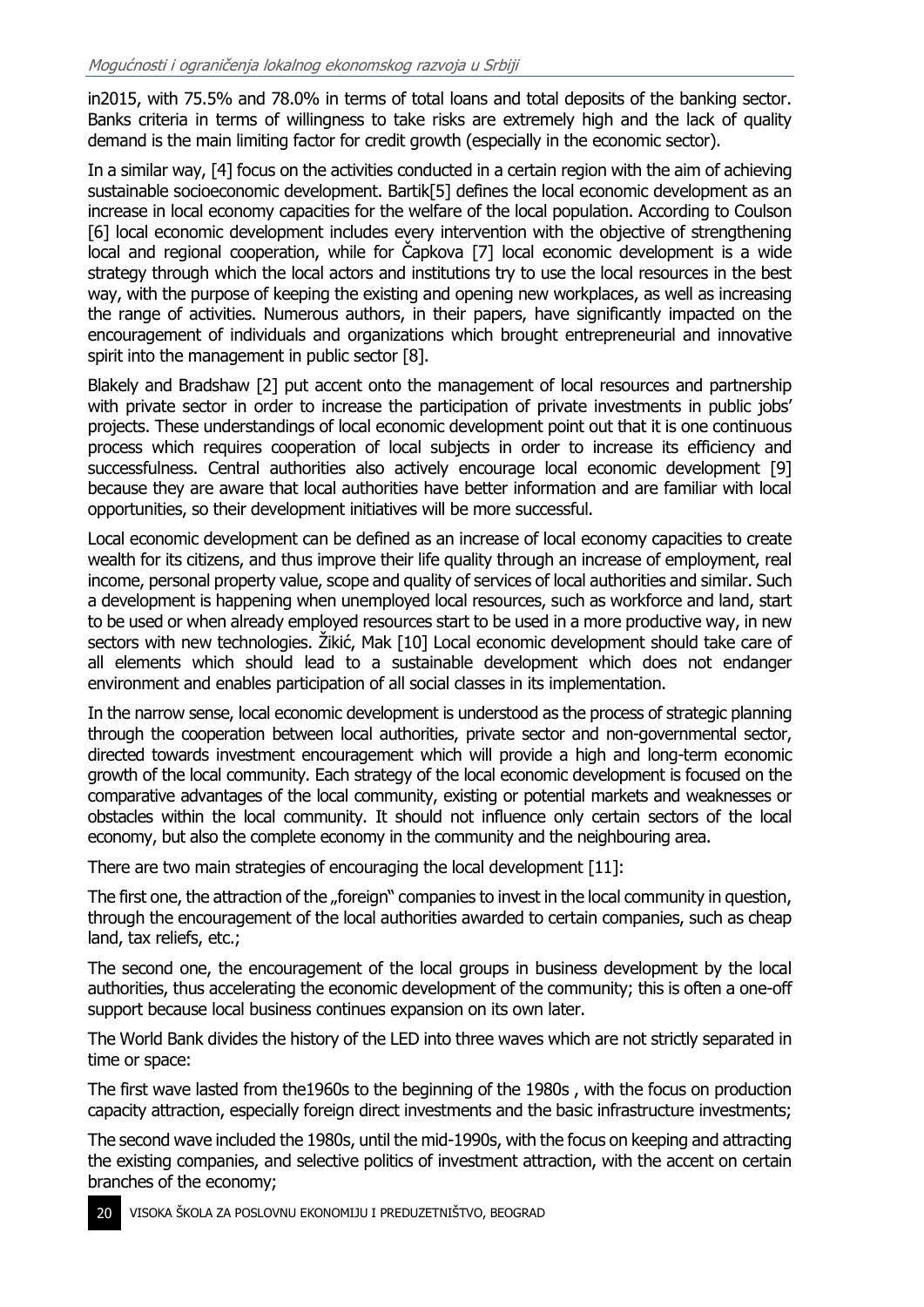The third wave from the end of the 1990s until present day, with the following characteristics: investment in high technology infrastructure, public-private partnerships, mobilisation of the private sector in public projects, selective approach to investment attraction according to the LED strategy [12].

Modern approach to LED does not imply the tendency towards uncontrolled local community economic growth. On the contrary, local authorities that want to improve the quality of life of the whole local community show a tendency for a planned and sustainable development, whereby their efforts to achieve a self-sustainable community take into account both social and ecological factors. LED's assignment should be the creation of acceptable workplaces, and life quality improvement for all citizens, the poor and marginalised groups included. In contrast to that, LED planning and implementation take into account both the condition and the protection of the environment [13].

# **3.Methodology and hypotheses**

The research for the needs of this paper was conducted in the period between March and June 2018. Employees in local economic development offices, managers in the private sector and managers in the public sector have been included in this research. The answers of 74 respondents from 22 local governments in Serbia have been processed.

This paper uses the following methods: dialectic, inductive, deductive, historical, analysis and synthesis method, statistical and comparative methods. The data acquired from the questionnaire in the form of directed interview have been analysed with the help of a chi-squared test  $(y^2)$ . Where  $(x1, x2, x3)$  is the representative of the class [x]. If in formulas  $\varphi 1([x1, x2, x3)])$  we replace argument x with an argument tx, then they do not change, which means that mappings of φi are properly defined [14]. Chi-squared test is used in processing two-dimensional contingency tables. In the contingency table analysis, Pearson contingency coefficient (C) has been used.

The following working hypotheses were set up for the needs of this research:

H1: Greater participation of the local government in the economic policy creation and implementation at regional and municipal levels leads to more efficient economic development of the country;

H2: Local economic development shows better results if based on the comparative advantages of the local government.

#### **4.Business environment and LED possibilities in Serbia**

Based on the developed countries in the world, local authorities in Serbia are also more included in the programmes of economic development. Those in power in the local authorities come to understand that this is one of their basic services, and on the other hand, the population expects the improvement of the complete economic situation, especially unemployment decrease. Also, the increase in local income is an important incentive because it provides a more successful budget policy and the satisfaction of the local needs.

For successful local economic development the partnership of local authorities, private commercial sector and non-governmental sector is often necessary for investment incentive that will provide a high and long-term economic growth in the local community. A successful strategy of local economic development should be based on the comparative advantages of the local community, the existing and potential markets considering the weaknesses and obstacles in the way of success. The incentive strategies of local development are most often based on foreign and local investor attraction through incentive measures (tax relief, regulated land, etc.), that is by more favourable investment climate creation.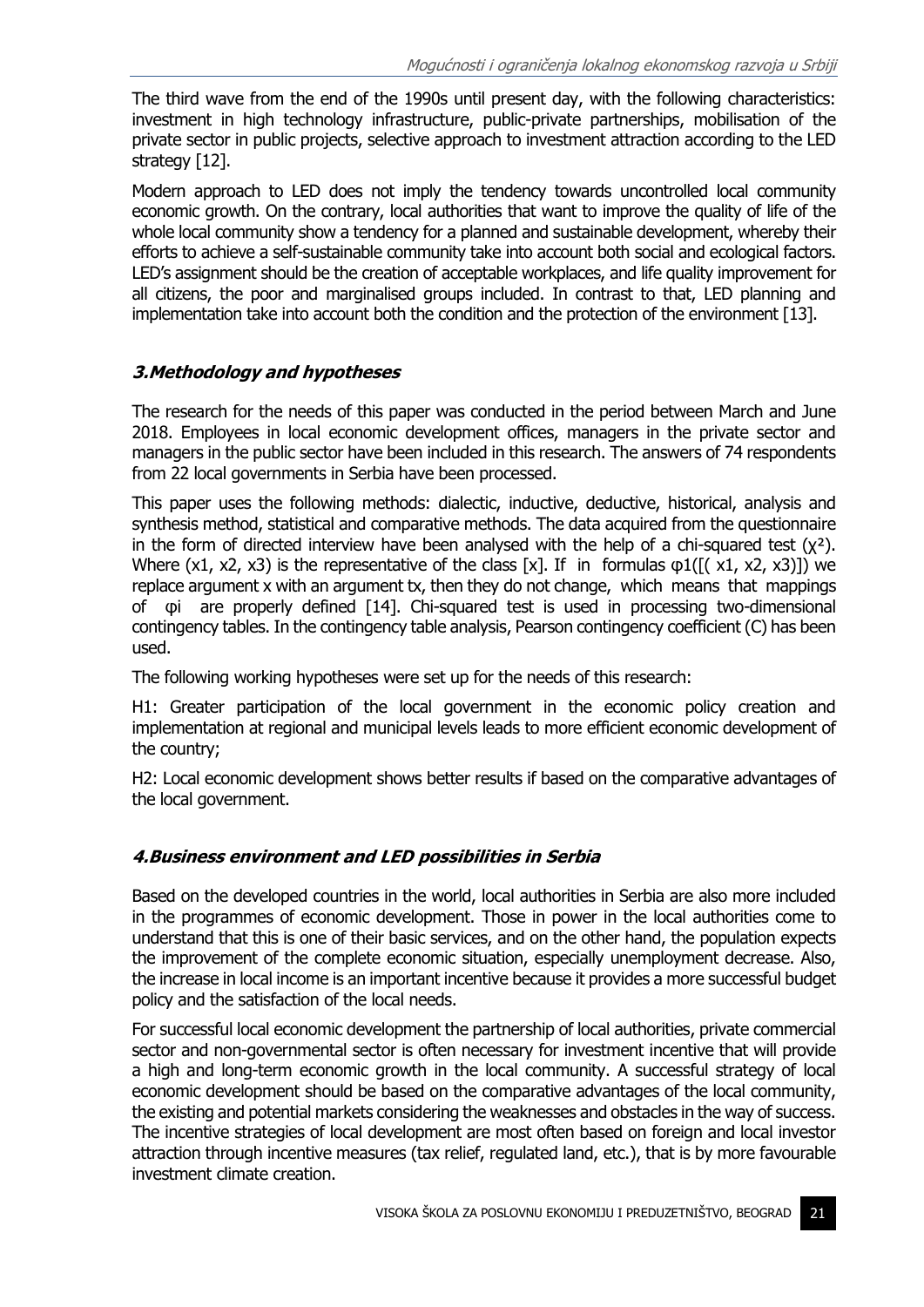The specific measures for competition strengthening in local communities are helpful in starting new companies, support for the existing Small and medium-sized enterprises and certain economic sectors of interest to the local development. The investments coming out of the local limits should be attracted through a favourable investment climate so as to develop both heavy and light infrastructure leading to the faster development in certain areas of local government, employment of the young and vulnerable categories of population, and stop the migrations to the big city centres and abroad from many local governments.

The question of local and central authority relations concerning the issues of economic development is especially important in Serbia. Most of the instruments of economic policy are under the jurisdiction of central authorities, such as economic regulation, monetary policy, tax and customs policy, policy of borrowing abroad, educational and health policies, etc. The state influences the position of the complete economy with these measures, which largely limits the opportunities for local governments. Also, the influence of local and state authorities on economic trends is being reduced under the strong influence of globalisation and market economic system. Despite this, there is still a significant space for local government influence on economic development. First of all, local governments are in possession of important instruments for local development encouragement, in the area of urban planning, building land management, infrastructure quality, local taxes and fees, etc.

In the transitional period in Serbia regional and local economies encountered rising challenges. The globalisation process changes the economic status quo fast, and brings new possibilities as well as larger risks. Successful local governments adjusting to the new circumstances achieve positive effects for their companies and citizens, others lag and lose previously acquired positions. Therefore, both local authorities and companies located there should constantly review their development strategies in order to deal with the new chances and dangers in a successful way.

According to economic development, Serbia is at 35% of the European average (according to GDP/ purchasing power of population); the most developed is Belgrade region at 60%, and the least developed the region of South and East Serbia, which is the least developed region in the EU (22%). From the information in Table 1, we can see that the complete area of south-eastern Europe is below EU average, but have different inter-regional disparities – in Serbia they range from 2,9:1. The largest economic regional differences are in Romania (3,8:1). (The Ministry of Economy, 2014).

| Country            | National level | The richest region | The poorest region (2) | Ratio<br>1:2) |
|--------------------|----------------|--------------------|------------------------|---------------|
| <b>Bulgaria</b>    | 45             | 75                 | 27                     | 2,8           |
| The Czech Republic | 80             | 175                | 66                     | 2,7           |
| Hungary            | 66             | 109                | 40                     | 2.7           |
| Poland             | 65             | 97                 | 41                     | 2,4           |
| Romania            | 49             | 111                | 29                     | 3,8           |
| Slovenia           | 84             | 105                | 72                     | 1,5           |
| Croatia            | 61             | 78                 | 44                     | 1,8           |
| Serbia             | 35             | 60                 | 22                     | 2,7           |

Table 1: GDP per capita, EU = 100

The source: [15]

Successful local development strategy implementation can work if there is one or more local leaders at the local community level who are reform-oriented, prepared and determined to do business with the private sector and others on development strategy formulation and implementation. The appropriate ability of the local administration is also necessary, as well as the institutional structure based on the combination of private and public activity. Also, a development strategy is not possible to either formulate or implement successfully without a cooperative local business elite.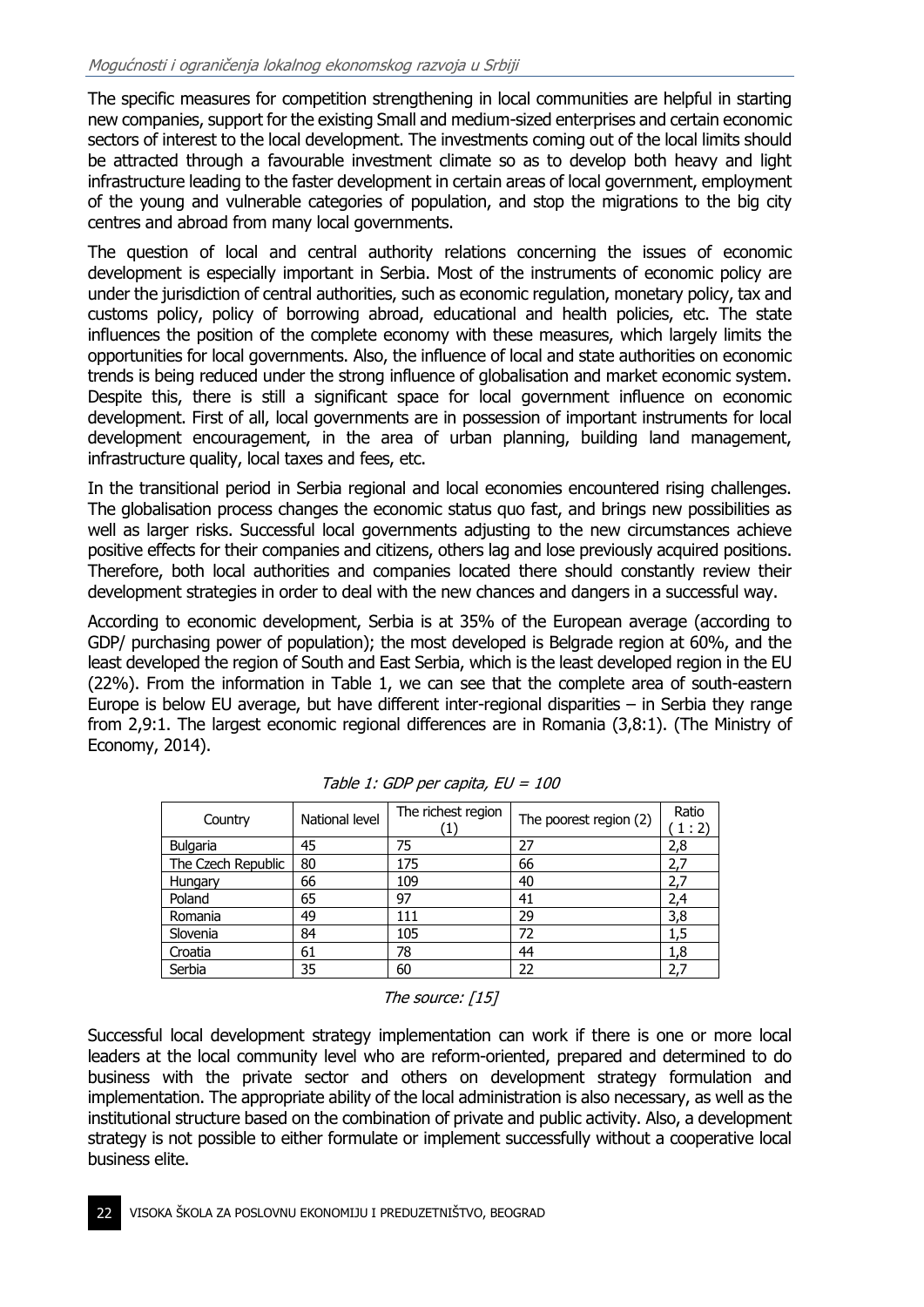The key prerequisite for the best strategy and the local economic development programme choice is the knowledge of the local economy and complete local community features. The evaluation and analysis of the local economy should start from the business environment, that is, the improvement of administrative procedures concerning business. There is a great deal of legislative and executive procedures in Serbia that are decided on the state level, where the appropriate activities of the local government have no influence. What local governments should do at that level are joint suggestions and initiatives in order to change the solutions that prove to be the limiting factors for local economic development in practice. Relevant information gathered from the entrepreneurs as the main actors of the local economic development is of paramount importance when it comes to this question.

All the information gathered represent a basis for local economic evaluation that can be conducted by the external consultants, but the key role should be given to all relevant actors of local economic development. There are various means of analysis, but one of the most efficient is so called SWOT analysis, that is the analysis of strength, weaknesses, opportunities and threats, with the definition of the factors that can or cannot be influenced on by the local governments. The strategy of local economic development should be based on the resources that could be available for its implementation, as well as to respect the role of the local government in both regional and national contexts.

Furthermore, the strategy of local economic development should be consistent with the other plans of the local community, but also easy to understand to the population. LED strategy connection with the other plans of the local community has its good points: it avoids doing the same business twice, uses limited resources in a rational way and increases the effect of the local programmes. At the same time, it enables the establishment of the global strategic priorities and solves important dilemmas that exist at the level of the local community [10].

The strategic plan of the municipality is the planned document containing a certain number of strategic objectives. It directs the activities in the development of the municipality in the term stated (usually 3-5 years), and determines the direction, priorities, actions and responsibilities for implementation [16]. A good strategy should be based on the understanding of the actual situation in the municipality and its needs for development, it should be clearly defined, feasible and realistic. An important element of a good strategy is to be based on the partnership that includes personnel and organisations outside the municipality as well, to be understandable for a wider public, and to be flexible-that is includes the changes necessary in the meantime.

However, strategic planning is at its essence a choice among a few possible options, according to the resources available and the adopted vision of the development [17]. There is no municipality with sufficient resources to treat all the above mentioned options as priorities. As the opposite of this type of practice in Serbia, the strategies of local economic development are defined more specifically, and therefore in a more realistic way in the developed countries.

There is a trend in the whole world that the local communities are the basis of the economic development. This tendency is beyond doubt in Serbia as well, but LED concept cannot be implemented successfully due to the slow process of decentralisation. The ideas about the development that exist locally are difficult to develop and put into action because of insufficiently clear jurisdictions and responsibilities between the local and the higher level. All these facts cause the potential of municipalities and regions to be used much less than the possibilities allow. This is why rural areas still remain undeveloped, with a higher level of legging behind the developed local governments.

The most important fundamental dominants of the local economic development are location and natural resources, education and demography, business environment, physical infrastructure, the management of the local community and socio-cultural condition (state of mind, entrepreneurship, etc.).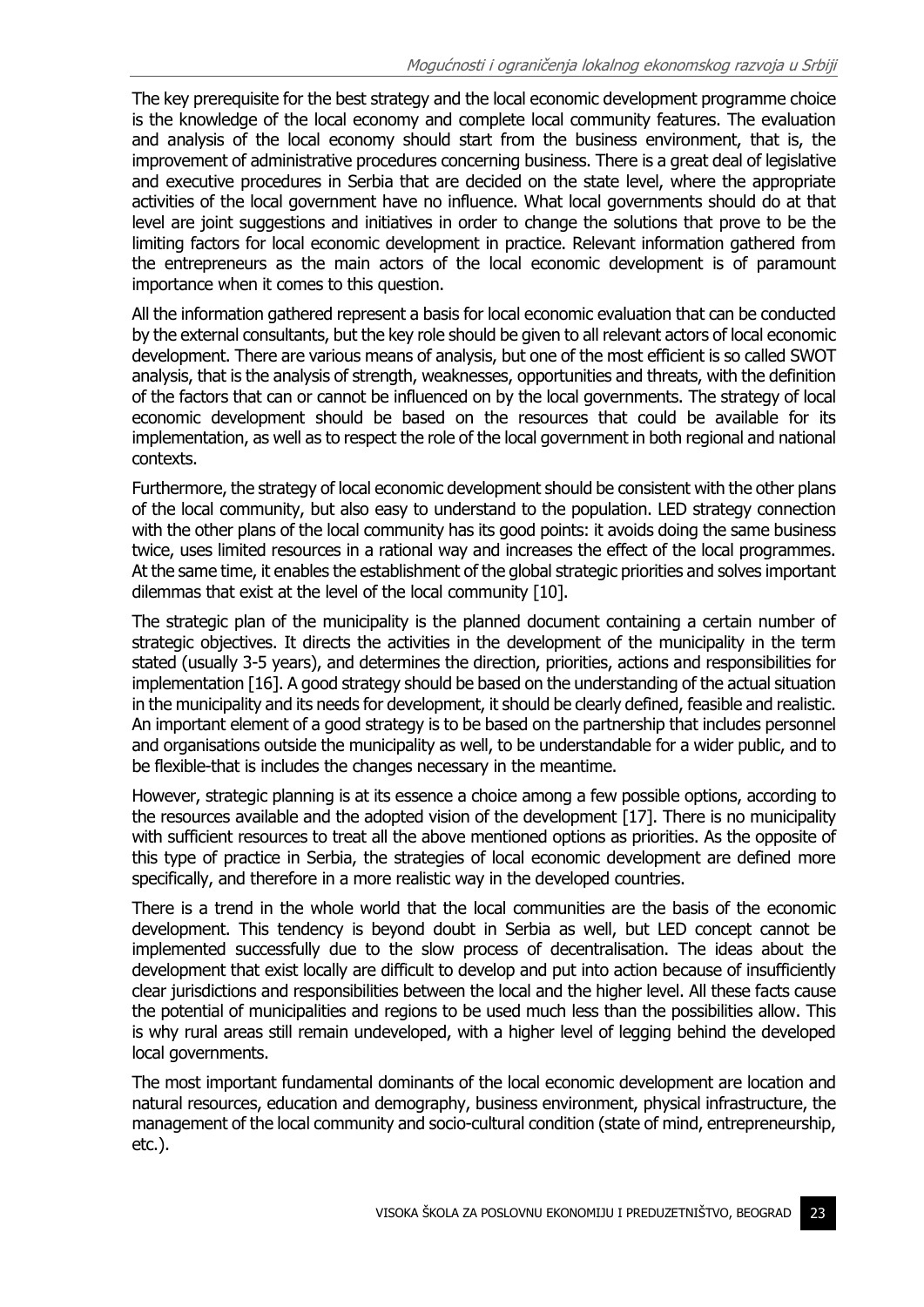In the transitional period the regional companies have disappeared, and they were the holders of the local development and employment, with the result of leaving the undeveloped regions for regional centres, and therefore making it more difficult to implement the future development policy in the local environment [18].

Natural resources can improve the local economy substantially, but also lead the whole community into an unfavourable situation when it relies on one branch of the economy (Bor, Majdanpek, etc.). Most of the municipalities in Serbia that have achieved good results in terms of local economic development can not boast with rich natural resources. On the other hand, it should be mentioned that many of the municipalities have not had the appropriate economic advantages of the natural resources available or the companies using them (mines, hydropower stations, etc.).

It is especially important to strengthen the relations between scientific- research centres and the economy – each region should have a scientific- research centre to support the business that represents the largest development potential of the region. The effects of the technical and technological progress do not spread evenly in the whole territory of Serbia [19]. As a rule, the innovations arise and are applied in the developed, urban regions as well as industrial centres, and only later spread to the other areas. This situation is identical with the one of highly educated personnel division in our country. The highest concentration of personnel with high education is in university centres – Belgrade, Novi Sad, Nis, Kragujevac. Furthermore, workforce mobility among the regions and professions is worryingly low because of one-way migration from the peripheries towards big city centres [20]. It further implies less opportunities of local and regional knowledge application with the aim of solving specific economic problems in the periphery and undeveloped areas.

Many other local and republic institutions and companies deal with tasks important for the local economic development in Serbia: ministries, directorates, development agencies, Chamber of Commerce of Serbia and regional chambers of commerce, standing conference of towns and municipalities (SCTM), and others. The research shows that there are institutions performing the same business activities among the above mentioned because they are not specified or with a clear system of responsibilities. The cooperation is often based on the individual principles because there is no system of communication channels or division of work. Due to the lack of personnel, a part of local governments have no opportunities for independent project preparation, especially the ones financed from the EU funds, so they mainly use the outsourcing services.

The above mentioned circumstances caused Serbia to be in the 43rd place in the world (Table 2) according to the ease of doing business, although some of the indicators give it a much better ranking, such as minor investor protection, contract fulfilment, tax payment, etc.

| Economy                   | Ease of<br>Doina<br><b>Business</b><br>Rank | Starting a<br><b>Business</b> | Registering<br>Property | Getting<br>Credit | Protecting<br>Minority<br><b>Investors</b> | Paying<br><b>Taxes</b> | Trading<br>Across<br><b>Borders</b> | Enforcing<br>Contracts |
|---------------------------|---------------------------------------------|-------------------------------|-------------------------|-------------------|--------------------------------------------|------------------------|-------------------------------------|------------------------|
| Macedonia,<br><b>FYR</b>  | 11                                          | 22                            | 48                      | 12                | 4                                          | 29                     | 27                                  | 35                     |
| Romania                   | 45                                          | 64                            | 45                      | 20                | 57                                         | 42                     |                                     | 17                     |
| <b>Bulgaria</b>           | 50                                          | 95                            | 67                      | 42                | 24                                         | 90                     | 21                                  | 40                     |
| Croatia                   | 51                                          | 87                            | 59                      | 77                | 29                                         | 95                     |                                     | 23                     |
| Montenegro                | 42                                          | 60                            | 76                      | 12                | 51                                         | 70                     | 44                                  | 42                     |
| Serbia                    | 43                                          | 32                            | 57                      | 55                | 76                                         | 82                     | 23                                  | 60                     |
| Bosnia and<br>Herzegovina | 86                                          | 175                           | 97                      | 55                | 62                                         | 137                    | 37                                  | 71                     |
| Albania                   | 65                                          | 45                            | 103                     | 42                | 20                                         | 125                    | 24                                  | 120                    |

Table 2: The comparative review of the ranking of Serbia and the countries in the region, according to the basic indicators of the ease of doing business among 183 countries included in the World Bank analysis

The source: [21]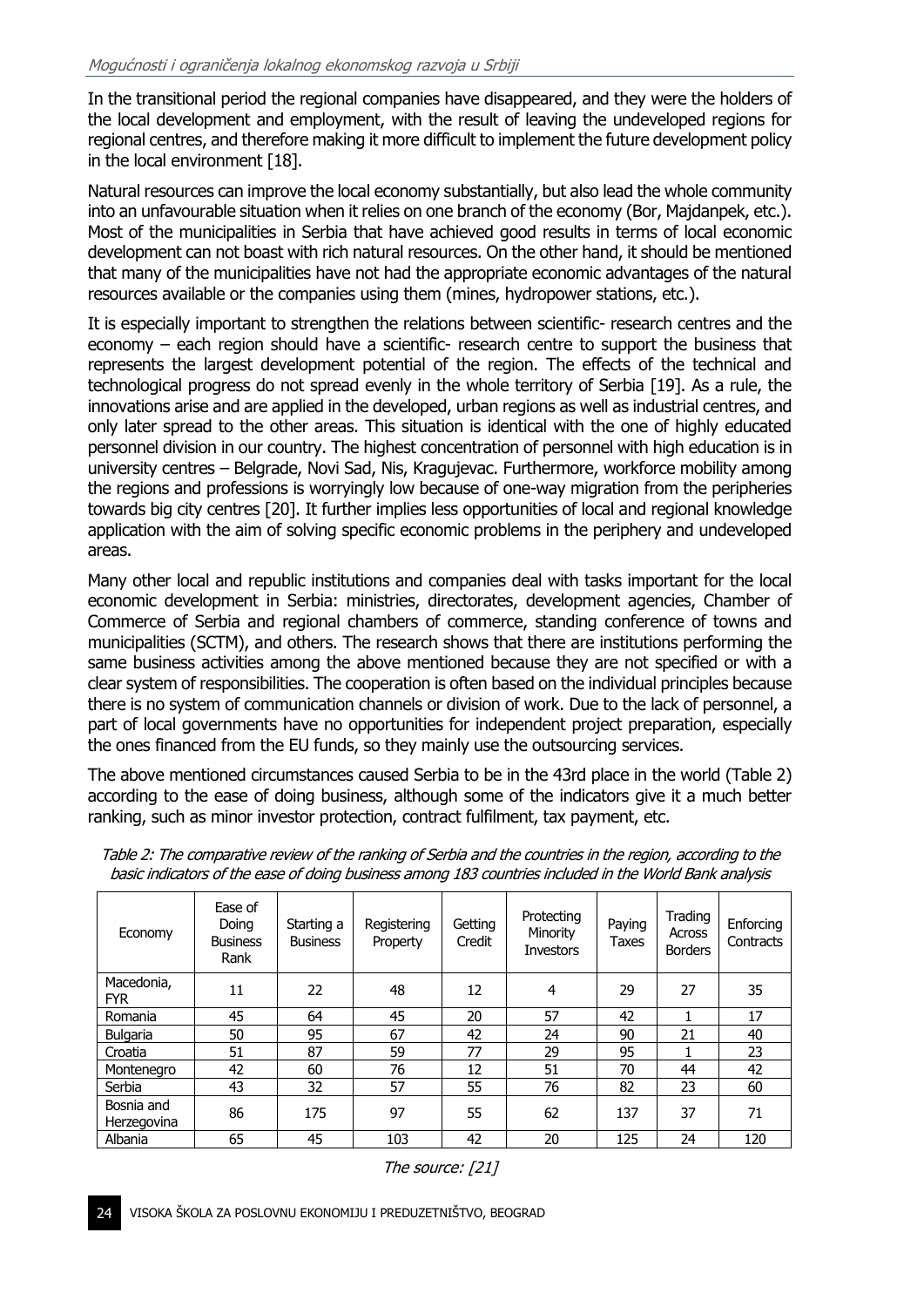#### **5.Discussion and research results**

There is a question about the optimal role of the local government in the area of the economy and what influence can local government have taken into account the limitations in front of it? Also, what are the conditions to be met in order to provide the local government the achievement of optimal results in the encouragement of the local development? It is undeniable that the economic development is impossible without acknowledging the other elements of the social development, and some of those are workforce quality, political stability, infrastructure accessibility and quality, the quality of life, simplicity of administrative procedures, etc. The question of market or plan, private initiative or budget incentives are the dilemmas that the creators of the economic policy face both at the republic and local level.

Our research shows that the respondents gave advantage to the entrepreneurial initiative of the local government over the rest of the factors influencing local economic development (Table 3). This way of thinking is encouraging taking into account the economic and social environment that Serbia is in at the moment. Due to the cumbersome administration and excessive number of employees in the public sector, it is necessary to consider entrepreneurial initiatives, selfemployment and other types of development based on the personal initiative of the unemployed, especially the young. In addition to that, the year of 2016 has been declared the year of entrepreneurship in Serbia, which means that entrepreneurship development is the priority objective for the competent ministries. The research results also show that the factor of the municipality location has a large influence on the economic development, and in Serbia it has an important influence when big regional differences are taken into account. The respondents also gave advantage to workforce factors, reform implementation, adaptability to environment demands in relation to tax incentives, inherited economic situation, etc.

|                                             | Number of answers |
|---------------------------------------------|-------------------|
| Local government location                   | 41                |
| Inherited economic situation                | 13                |
| Natural resource accessibility              | 22                |
| Qualified workforce availability            | 25                |
| Local government entrepreneurial initiative | 44                |
| Willingness for reform implementation       | 19                |
| Adaptability to environment demands         | 24                |
| Tax and other incentives                    | 17                |
| The size of the local market                | 8                 |

Table 3: The most important factors influencing local economic development

The source: author's research

The respondents evaluated local government entrepreneurial initiative positively, as well as the attitudes towards the importance of local economic development. The basic problem in development project realisation is the finances, the problem most local governments encounter. The problem is especially clear in undeveloped municipalities with large migrations towards Belgrade, Novi Sad and the regional centres. The transfers from the budget of the republic are insufficient because they are allocated according to the population number, class numbers, number of children, etc., which are not appropriate criteria in the conditions of large migrations. On the other hand, if people are the most important resource of every municipality, then long-term damage is caused to the undeveloped because there is no choice of good quality personnel, and people with university education do not want to return to the undeveloped municipalities. Then, unfortunately, the key places are given to insufficiently skilled people chosen by political affiliations.

Table 4: The respondents' attitudes on the success of the development programmes started at the local level

|                                                                       | Yes $(%)$   No $(%$ |       |
|-----------------------------------------------------------------------|---------------------|-------|
| Local government leadership understands the importance of LED process | 74.33               | 25.67 |
| Entrepreneurial initiative of the local government is satisfying      | 64.32               | 35.68 |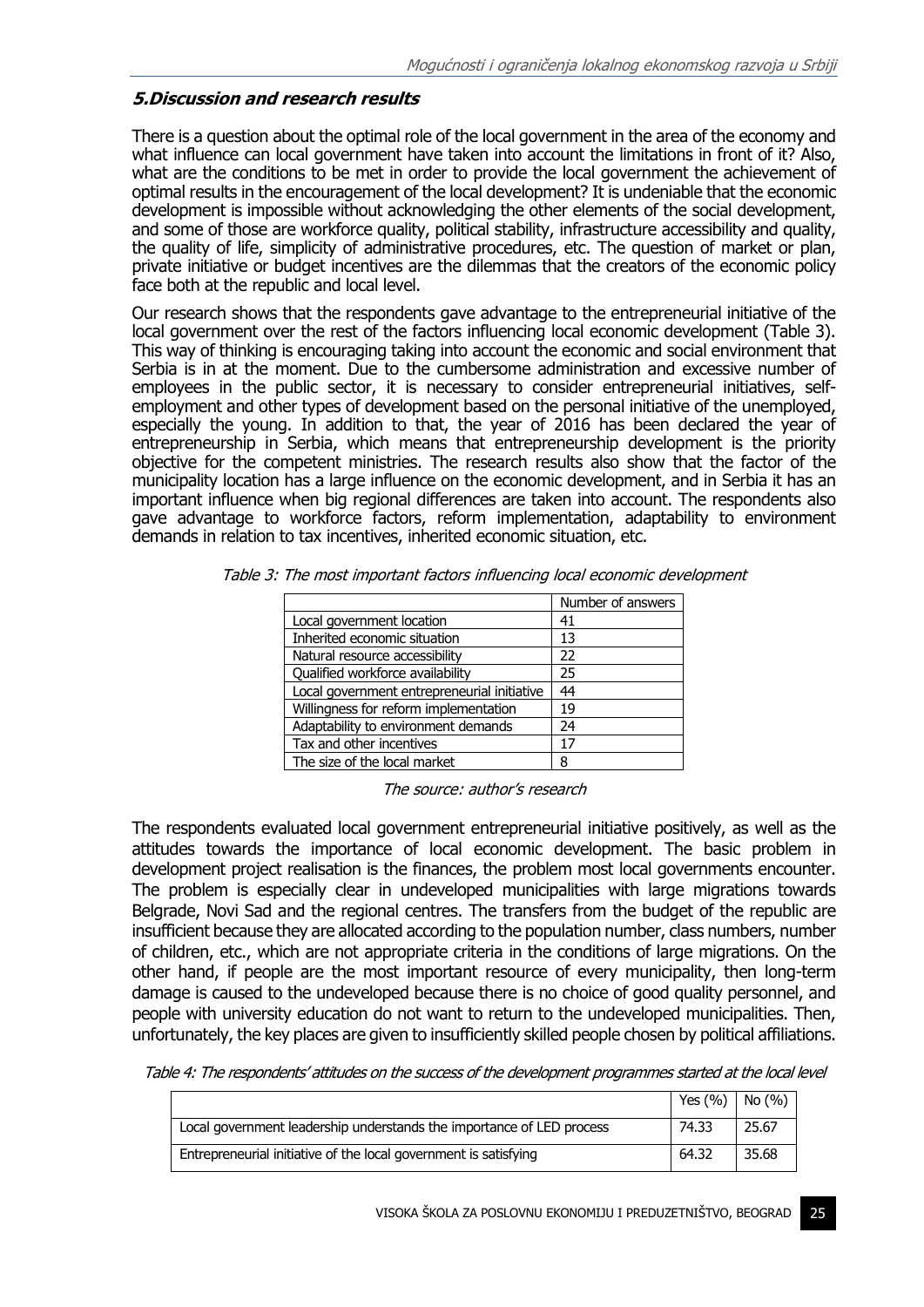| Municipality develops public-private partnership with the aim of LED strengthening | 58.10 | 41.91 |
|------------------------------------------------------------------------------------|-------|-------|
| Suggestions for development projects come from the employed in LED business        | 67.28 | 32.72 |
| The success of the development programmes is larger if started at the local level  | 71.53 | 28.47 |

The source: author's research

Our research show that most of the suggestions for development programmes come from the people employed in the local economic development business or private and public sector at the local level, and much less from the level of the republic. Also, statistical processing based of the respondents' answers determined that the success of the programme is larger if started at the local level in relation to the level of the republic, which is the opinion of 71.53 % of the respondents ( $x^2$  =46,914, N = 70, df = 3, p o,01). Local leadership understands the importance of the local economic development, which results in the support and encouragement of the entrepreneurial initiatives started at the local level ( $x^2 = 15,844$ , N = 70, df = 6, p leq 0,01). The respondents gave positive answers to the question whether a local economic development policy is based on the examination of the economy and population attitude, as well as the approach of the local governments on the issues of public-private partnerships as very important means of the local development. The research results based on the respondents' answers confirmed our first hypothesis that the larger role of the local government in the economic policy creation and implementation in both regional and municipal levels leads to the more efficient economic development of the country.

Development programmes started at the local level can be considered successful if they contribute to the local workforce employment and life standard increase, with productivity increase and production (service) cost reduction, import substitution and other economic and social effects on the local government. The research shows that local economic development programmes are more successful if they include the population and local business sector, if based on the strategic development plans, as well as if the programme realisation is followed and if necessary corrections taken in the process of its realisation.

The successful realisation of the local authority interest is contributed by the activities of influencing the authorities that formulate and implement the laws, and manage the system of the state with the aim of realisation of the common interests of the local authorities. This influence is carried out through the cooperation with the institutions and partners of the republic and provinces. Close cooperation, mutual understanding and respect, as well as partnership are the important principles that local governments should promote in the realisation of these activities. One of the factors of success is certainly proactive operations of the local government in relation to the business environment. A local government that recognises a partner in the local community has a much better chance at being successful than the one that leaves everything to chance, believing that the key things are resolved at a higher level, province or republic level.

| Table 5: Respondents' attitudes about comparative advantage importance and local economic |                            |  |  |
|-------------------------------------------------------------------------------------------|----------------------------|--|--|
|                                                                                           | development sustainability |  |  |

|                                                                       | Yes $(\% )$ | No (%) |
|-----------------------------------------------------------------------|-------------|--------|
| Local resources are used insufficiently                               | 76.12       | 23.88  |
| LED plans are based on the comparative advantages of the Municipality | 64.33       | 35.67  |
| LED plans determine certain priority branches of development          | 61.65       | 38.35  |
| LED is sustainable in the long run                                    | 57.72       | 42.28  |
| LED will increase employment and life standard in the future          | 56.61       | 43.39  |

The source: author's research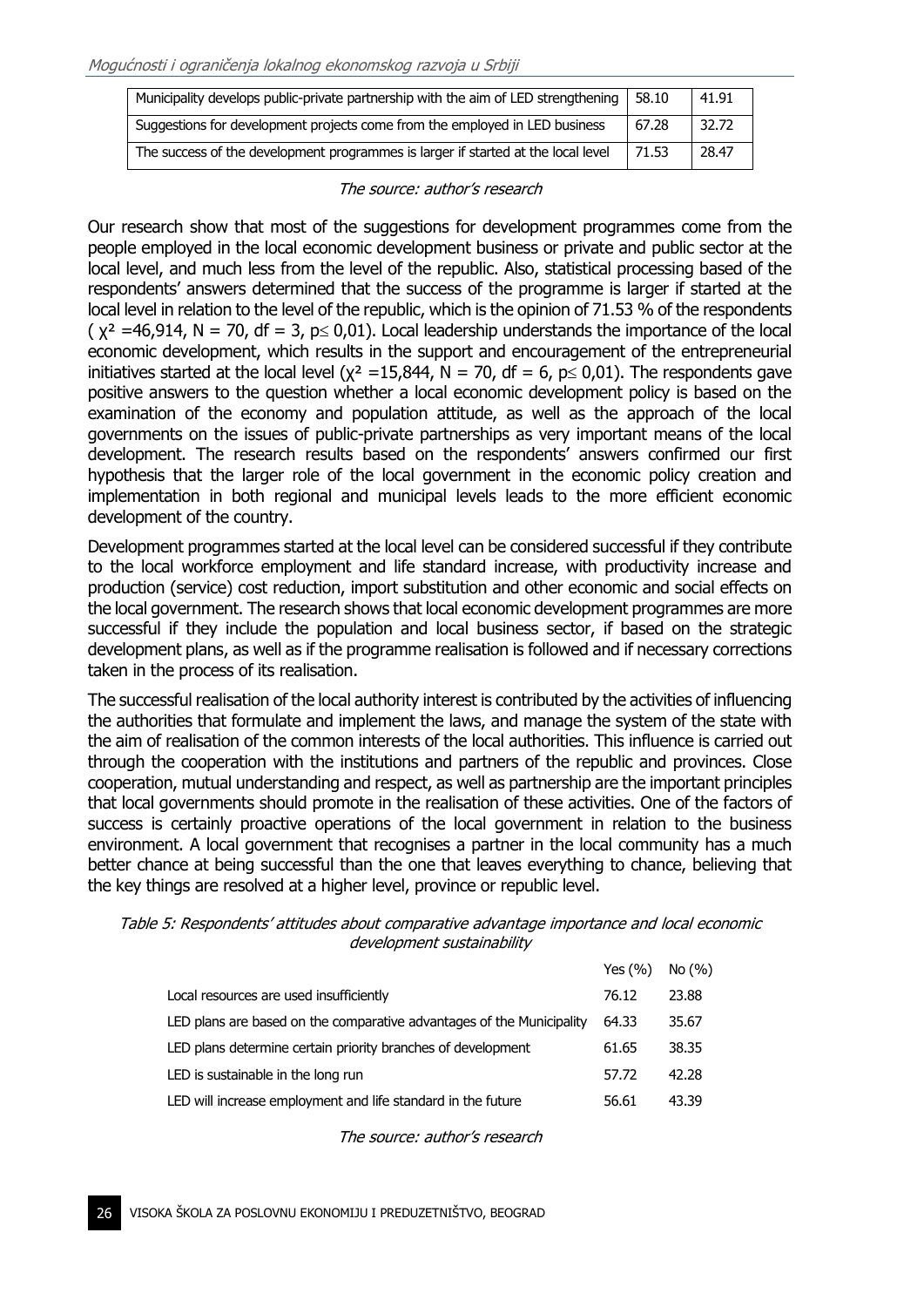According to the respondents' answers, local economic development plans are based on the comparative advantages of local governments, which provides security that local development will be sustainable in the long run ( $\chi^2$  =15,844, N = 70, df = 6, p \leq 0,01), and lead to employment and standard increase, as the two priority objectives for every local government. Also, local development plans define the priority economic branches, and that cause faster and safer realisation of the above mentioned objectives ( $x^2 = 20.912$ , N = 58, df = 6, p \le 0,01).

On the other hand, there are local governments with very little used local resources (spas and other types of tourism, agriculture, etc.), as well as those with small share of natural resources left for the needs of local development (hydropower plants, forest and mineral resources, etc.). Likewise, some local governments have crossed a difficult path from the inherited economic structure without further perspective to the development of those branches dictated by the modern economic environment. The undeveloped municipalities encounter a number of obstacles on the way, from the underdeveloped infrastructure to highly qualified personnel "brain drain" in favour of big centres. On the basis of the processing of the research, we confirmed the hypothesis about local economic development better result achievement if based on the comparative advantages of local self-government.

#### **6.Recommendations and conclusions**

Neoliberal economic policy on a global level has exposed all countries, as well as local communities, to a competition of powerful international companies from all over the world and many national economies do not have an adequate answer to such circumstances. In that situation, there is a real need for a more significant role of regional and local authorities in solving its development problems and projects. Additional reason for local self-governments in Serbia is the fact that many of them, due to bad results of privatization in transitional period, have very weak economy structure, a huge number of unemployed and a low living standard of its citizens.

The concept of local economic development in Serbia did not get its legal frame and wasn't put under the jurisdiction of cities and municipalities up until 2007 through a Law on local selfgovernment. By that, local self-governments got a possibility to independently create a policy of local economic development in accordance with its opportunities and priorities. The first jobs that municipalities had were attracting of foreign direct investments and encouragement of local economic subjects and individuals to develop businesses of importance for local community development.

The factors from which the concept of local economic development success depends on are: location, developed private sector, proactive and entrepreneurial public sector, natural resources, inherited economy state from pre-transitional period, democratic political culture of municipality's citizens, political affiliation of local self-government authorities and human resources. Vertical coordination between different authority levels and harmonization of public policies are also important for successful planning and implementation of local economic development. The most important elements of local economic development process include public-private partnership, strategic planning of local economic development, local self-government finances' management, creation of local institutional framework, inter-municipal cooperation, territorial marketing.

Success of local economic development depends on the usage of instruments which one local selfgovernment has at its disposal in the implementation of this concept. The questions of defining local development priorities, cooperation between public, private and non-government sectors on promoting local development possibilities, improvement of local administration's work, support to economic subjects, environment protection and similar, are just a few of many tasks and jurisdictions of local communities.

Local authorities together with state institutions have to strengthen the concept of local economic development and, thereby, enable businesses and non-government sector to systemically include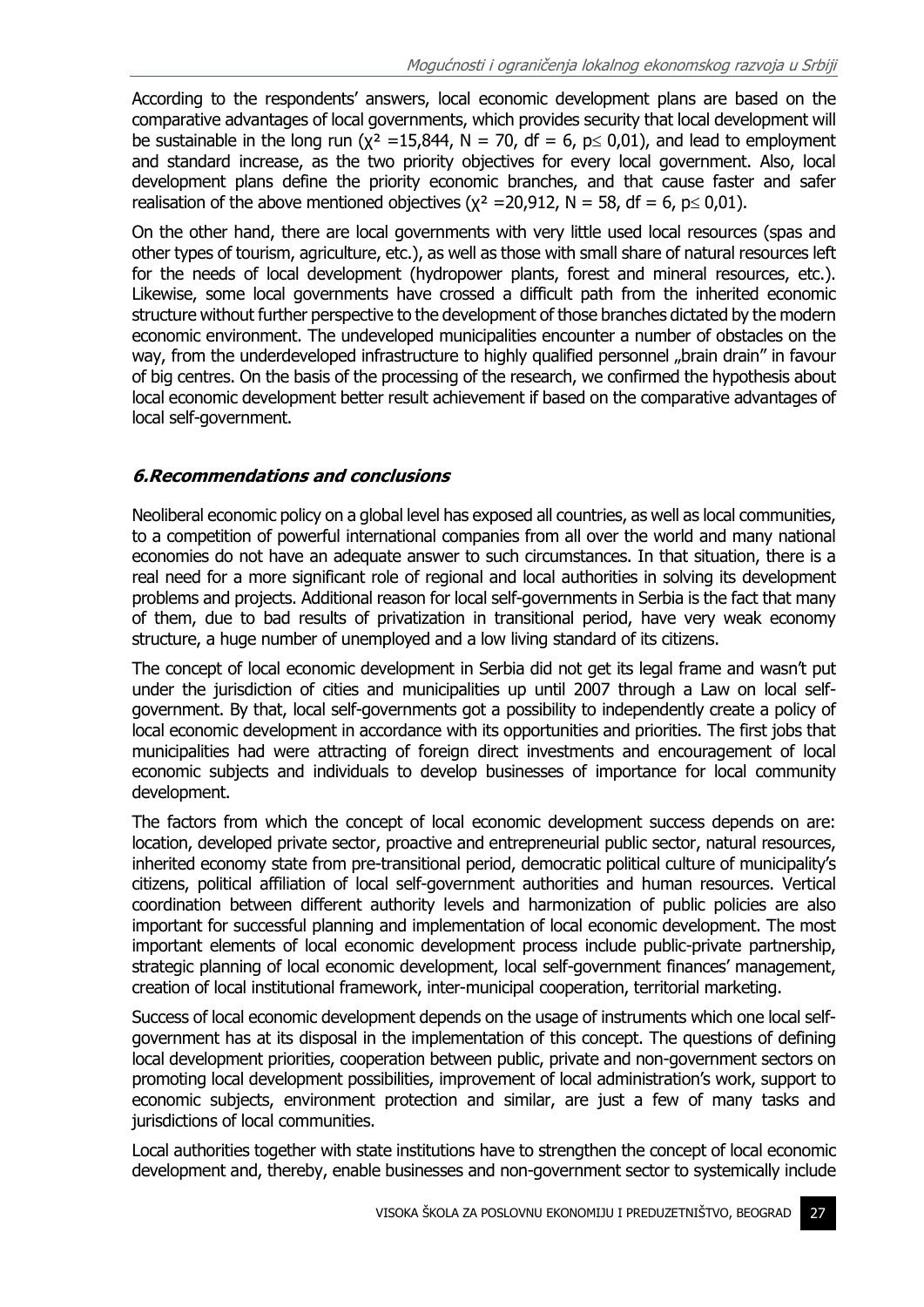themselves into the questions of development of their surroundings. Local authorities create favourable ambient for economy development and constantly reconsiders citizens' needs and local community's as a whole, which means that municipalities have to become a leader in encouragement of local economic development.

The concept of local economic development implies that local authorities have established a new, partner quality of relationship with central authorities which leads to improvement of scope, efficiency and quality of its services. Also, a relation of healthy competition between local selfgovernments is developed in order to attract capital and other development resources. Local authorities which adapted, in a better way, to new conditions thanks to work professionalization and modernization of development management, are becoming more competitive and provide various higher-standard services to its citizens.

On the basis of research in this paper, it can unequivocally be conducted that local economic development has its significant role on, both, individual local communities' level and when it is viewed from the national level. This process received a wide application in local self-government in Serbia, without taking into consideration regions' and municipalities' development. Certainly, municipalities which had a better starting position have far better results compared to poor municipalities which have unfavourable location, are distant from road infrastructure or don't have significant natural or other development resources.

Most local self-governments in Serbia have weakly developed local infrastructure which is a big limiting factor to attracting capital and other development factors. As local revenues are not sufficient to solve these basic infrastructure problems, municipalities are forced to finance themselves through borrowing on money and capital market, often under unfavourable conditions. Besides that, a large number of poor municipalities has a small credit potential which is negatively reflected on their development. Mechanisms of local projects' financing through issuing of municipality bonds are in its infancy and are used by only a small number of local self-governments. This way of financing in perspective can be a good alternative source of finance of local development programs, especially in combination with other financing models (public-private partnership and others).

The next big problem which is noticed in the research is unfavourable personnel structure and demographic movements which negatively affect economic development of a large number of poor municipalities. These municipalities are facing a lack of quality personnel structure which would be dealing with these questions due to the fact that young, educated people are moving to bigger city centres or abroad. Municipalities do not have possibilities to keep quality personnel due to their capability to earn more in the private sector, as well as due to a change of political structure on central level of authorities which, as a rule, leads to a change of personnel which is dealing with the questions of local development. Through that, local development policy's continuity is lost, because new political set puts aside old projects and replaces them with new development programs.

Local self-governments, to a large degree, suffer from consequences of unfavourable economic ambient and wrong economic policy on national level, on which they can't influence significantly. Because of that, they have to act proactively and focus all of its energy on solving questions regarding local economic development, by improving cooperation with business and nongovernment sectors, by creating preconditions for public-private partnerships and other forms of mutual cooperation on realization of development projects. Also, positive effects and possibilities of cross border cooperation should be maximally used through programs of local economic development, especially having in mind similar level of development and compatibility of Serbia's economy with countries of ex-Yugoslavia, as well as wider region.

The development of entrepreneurship and small and medium enterprises is a real development potential of our economy, especially having in mind bad economic-financial state and perspective of big enterprises in Serbia, many of which are in the process of restructuring, bankruptcy or liquidation. In order to achieve that goal, local self-government can, in frames of its jurisdiction,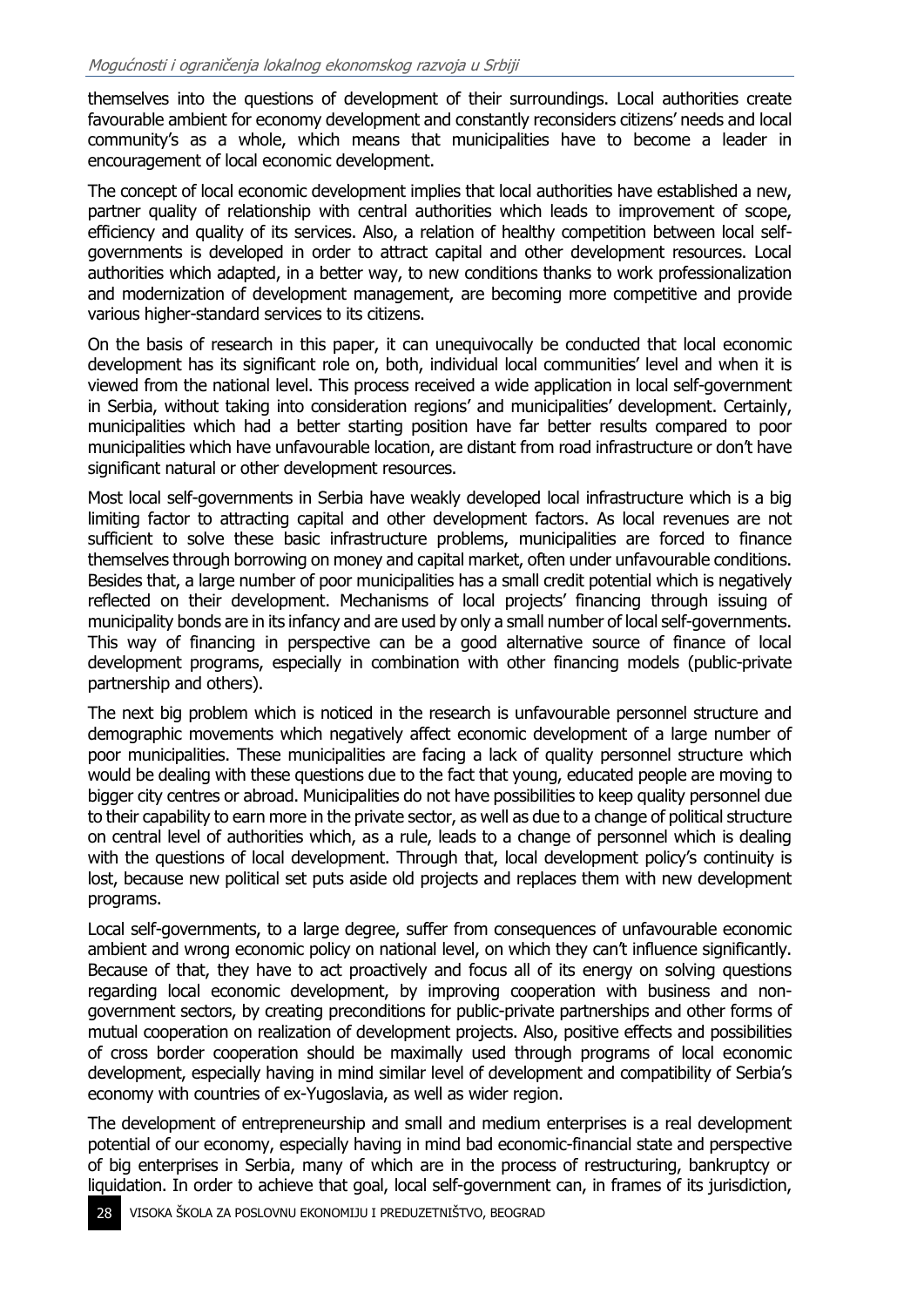play an important role in development of this sector, both on financial and education plan, as well as other forms of non-financial support. Because of that, local tax policy, the height of fees and indemnities, as well as local incentives and reliefs must adapt to that goal. On that way municipalities will get sustainable local economic development based on local capacities which will be developing in the long term, without an ambition to move often, as it is done by foreign investors.

The research showed that there is an insufficient level of cooperation in the area of development between municipalities in Serbia, as well as between municipalities and regions to which they belong. Certain elements of business infrastructure, business incubators, free zones, clusters and others were, most often, developing completely independently from one another, and oftentimes in a disharmony with local economic priorities and strategies of development. Institutions that are in charge of development questions have national, regional and local foretoken, and oftentimes, in practice, there is a mutual overlap of jurisdictions and tasks that they do, so in that case it is necessary to precisely delimit their tasks and goals.

The policy of balanced development is exceptionally important for Serbia in the coming period, because this question was neglected for decades, hence there are huge differences in development among certain regions and municipalities. Correct regional policy is in interest of all authorities, from central, through regional to local. Also, inter-municipal cooperation in Serbia is at a low level of development although some joint projects of interest for two or more municipalities could be realized by it. Reasons for that have political and economic background, although there are different models of inter-municipal cooperation, starting from technical support, exchange of experience, institutional support and others, which can lead to realization of economic, cultural and other common interests for all participants in cooperating projects.

The research showed that there are big possibilities for improvement of regulation which deals with questions of development and its adaption to a modern business surroundings. Better and clearer regulation leads to a reduction of administrative procedures which are still a big problem in many areas of significance for local economic development. In relation with that there is also improvement of speed and quality of work of people employed on local economic development tasks in municipalities and an increase of capacity of local self-governments in attracting capital for realization of development projects on its territory.